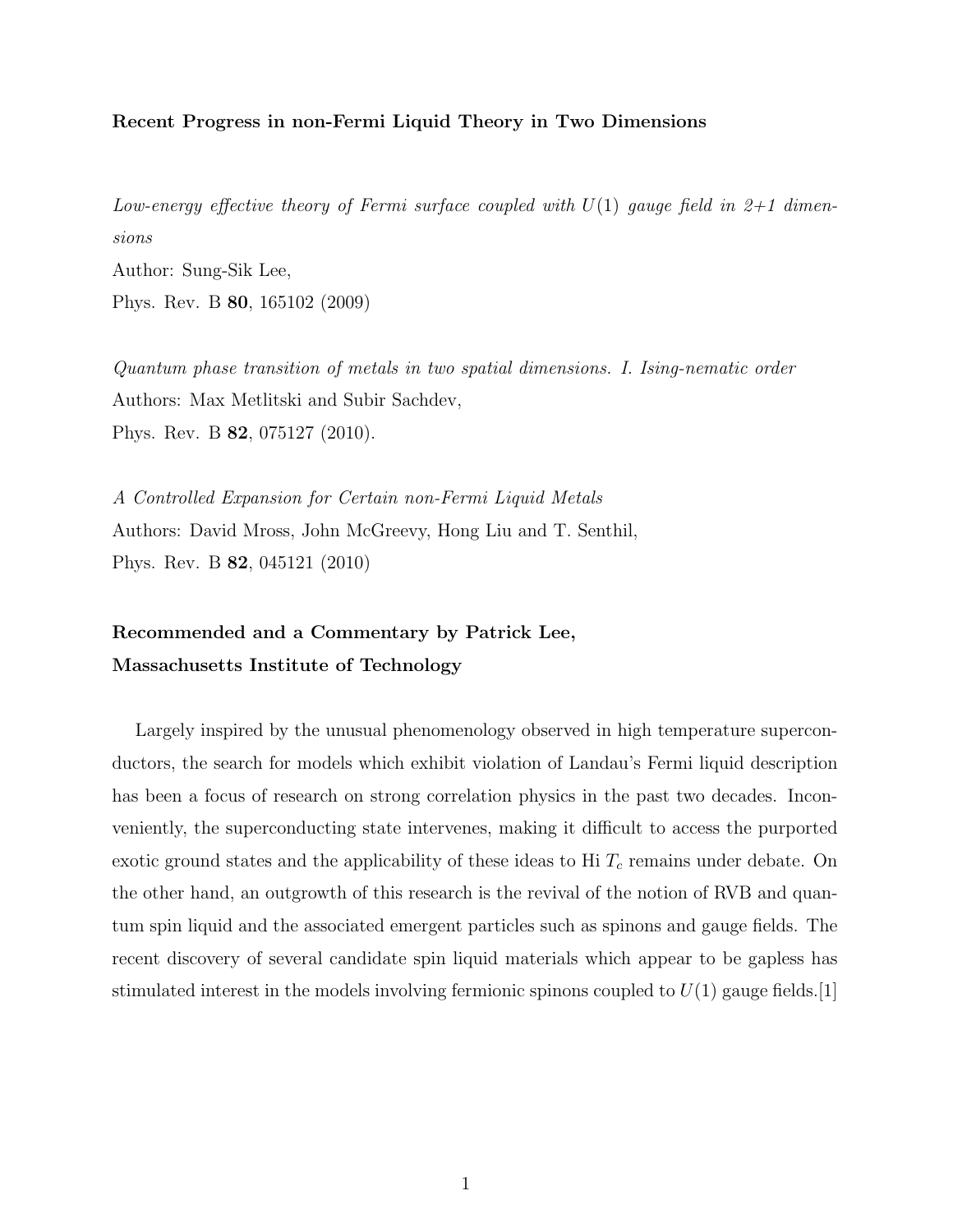(Bosonic spinons are typically gapped.) A typical action of interest is  $S = S_f + S_{int} + S_a + S_d$ .

$$
S_f = \sum_{k,\alpha} f_{k,\alpha}^{\dagger}(-i\omega + \varepsilon_{\mathbf{k}} - \mu) f_{k,\alpha} \tag{1}
$$

$$
S_{int} = \sum_{\mathbf{q}, \omega} a(\mathbf{q}, \omega) j(\mathbf{q}, \omega) \tag{2}
$$

$$
S_a = \sum_{\mathbf{q},\omega} \frac{q^2}{e^2} |a(\mathbf{q}, \omega)|^2 \tag{3}
$$

where  $S_d$  is the diamagnetic term. Here  $f_{k,\alpha}$  is the fermionic spinon operator with  $k = (\mathbf{k}, \omega)$ ,  $\alpha$  is the spin label which may be expanded to N flavors  $\alpha = 1 \cdots N$ ,  $a(q, \omega)$  is the transverse component of a  $U(1)$  gauge field and  $j(\boldsymbol{q},\omega)$  is the transverse fermion current density. The reader may recognize this as the familiar  $\mathbf{A} \cdot \mathbf{j}$  coupling of electrons to electromagnetic fields. Indeed, the only differences are that in spin liquids the gauge field is 2D and has been introduced to enforce constraints. Therefore,  $e^2$  is initially infinite, i.e., the Maxwell term Eq.(3) is absent. However, by integrating out high energy fermions, Eq.(3) will be generated with  $e<sup>2</sup>$  of order unity. We focus on the transverse component because unlike longitudinal density fluctuations, transverse currents are not screened and lead to singular small q and  $\omega$  behavior. This fact was recognized long ago by Holstein, Norton, and Pincus, [2] who pointed out that even in our 3 dimensional world, coupling of electrons to transverse gauge fluctuations leads to a specific heat which goes as  $T \ln T$ , in violation of Landau's Fermi liquid theory. Due to the small size of the fine structure constant and  $v_F/c$ , this effect is very small and has never been observed to my knowledge. Reizer extended this to 2D and showed that the specific heat goes as  $T^{2/3}$  while the fermion self energy goes as  $\omega^{2/3}$ .[3, 4] This is a clear signature of non-Fermi liquid behavior, because the quasiparticle pole is replaced by a power law singularity. The origin of this singularity is that Landau damping converts Eq.(3) to an effective action of the form

$$
S'_a = \sum_{\mathbf{q},\omega} \left( \frac{i\omega}{v_F q} N(0) + \chi q^2 \right) |a(\mathbf{q}, \omega)|^2 \tag{4}
$$

where  $N(0)$  is the fermion density of states and  $\chi$  is the Landau diamagnetic susceptibility. The gauge field becomes overdamped, with  $\omega$  scaling as  $q^3$ . The abundance of soft gauge fields relaxes the fermions rapidly, leading to a violation of Landau's condition that the quasiparticle relaxation rate must be smaller than its energy.

Equations  $(1-3)$  also describe the nematic quantum critical point in metals, where the Fermi surface spontaneously distort to beak the lattice symmetry.[5] Signs of this nematic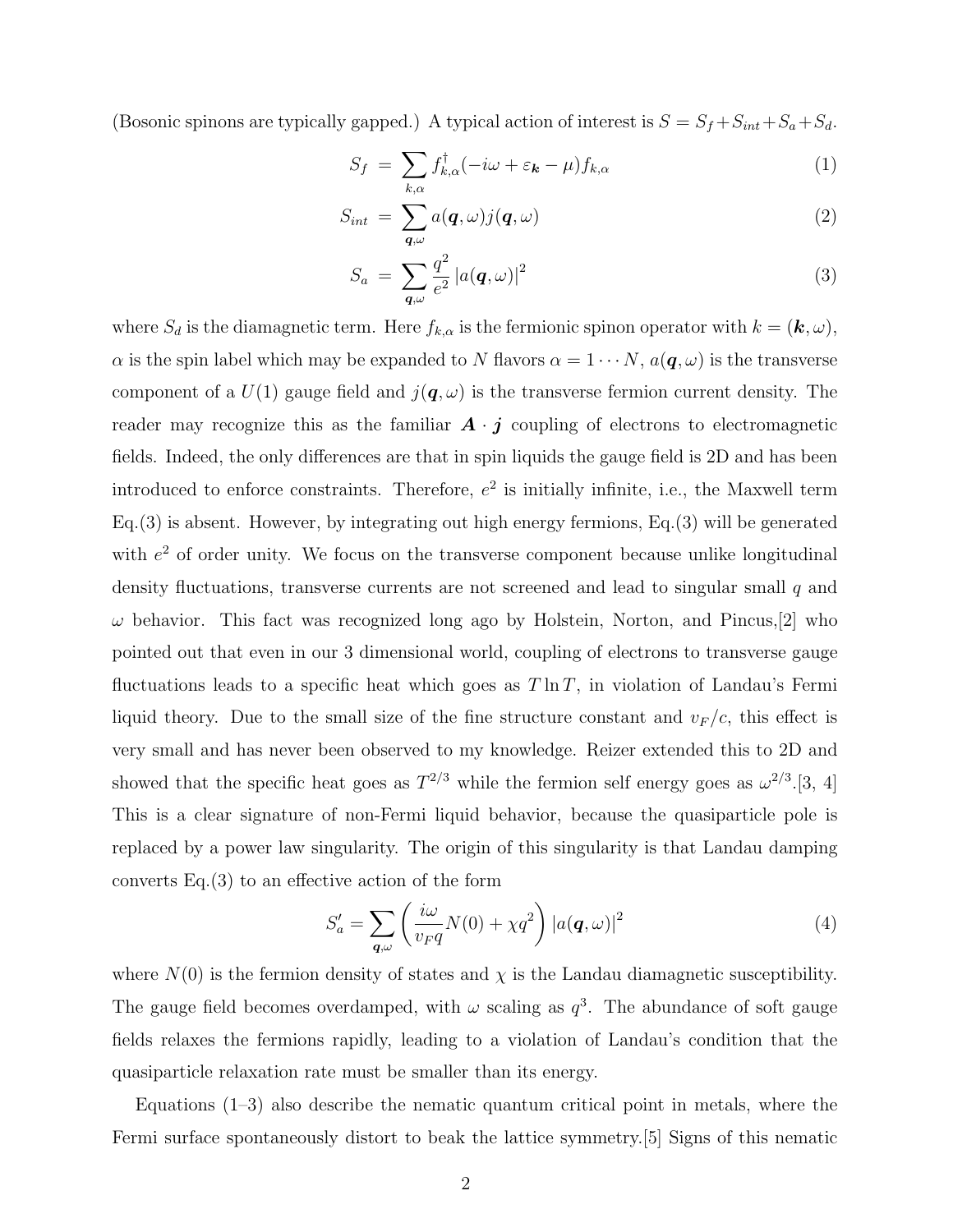transition have been seen in  $Sr_3Ru_2O_7$  [6] and via the Nernst signal in  $YBa_2Cu_3O_7$ .[7] In this case a is a real field called the Ising nematic order parameter and  $j$  in Eq.(2) is replaced by a suitable fermion bilinear operator. This is also referred to as the Pomeranchuk instability of the Fermi surface.

The original work on Eqs.  $(1-3)$  was based on the RPA.  $[2-4]$  Over the years a great deal of physical insights have been gained. Notably, Altshuler, Ioffe and Millis [8] and Polchinski [9] formulated a  $\frac{1}{N}$  expansion and emphasize that since the transfer of small q and  $\omega$  boson is important, in the large N limit a given Fermi momentum  $k_0$  is scattered to a nearby  $k$ point by a *q* vector which is almost tangential to the local Fermi surface. It was shown that the gauge field propagation is well described by Eq.(4) and the common belief was that a  $\frac{1}{N}$ expansion is possible.

The recent reexamination on this problem began with the paper by Sung-Sik Lee. Building on the insight of [8] and [9], Lee formulated a low energy effective action involving small patches around a given *k* point. Two kinds of processes are important. The first involves scattering between *k* vectors which are nearly parallel to each other (the one patch model) and the second involves small angle scattering between *k* points on patches with parallel but opposite normals (called the two patch model). Lee then carried out a careful analysis of the Feynman diagrams. He showed that even for the one patch model, the  $\frac{1}{N}$  expansion is not convergent, i.e., an infinite summation of Feynman diagrams is needed at every order in  $\frac{1}{N}$ . He was able to organize these diagrams as planar diagrams characterized by the genus number of the two dimension surface on which the Feynman diagrams are drawn, reminiscent of the observation by t'Hooft for large  $N$  QCD. Since the problem remains a strongly coupled one, there is no way to compute these diagrams in a controlled manner. The hope for a  $\frac{1}{N}$  treatment of Eqs.(1–3) is dashed.

Metlitski and Sachdev followed up on Lee's work and formulated a scaling theory of the two patch model. They carried out a loop expansion and discovered a singular momentum dependence of the fermion self energy at three loop order. However, with the two patch model the difficulty of the  $\frac{1}{N}$  expansion discovered by Lee is further amplified and a controlled calculation is not possible.

What went wrong with the  $\frac{1}{N}$  expansion? The traditional view is that the gauge field propagation is of order  $\frac{1}{N}$  because it is a string of fermion bubbles. If the fermion Green's function is of order 1, the expectation was that a loop expansion will provide a controlled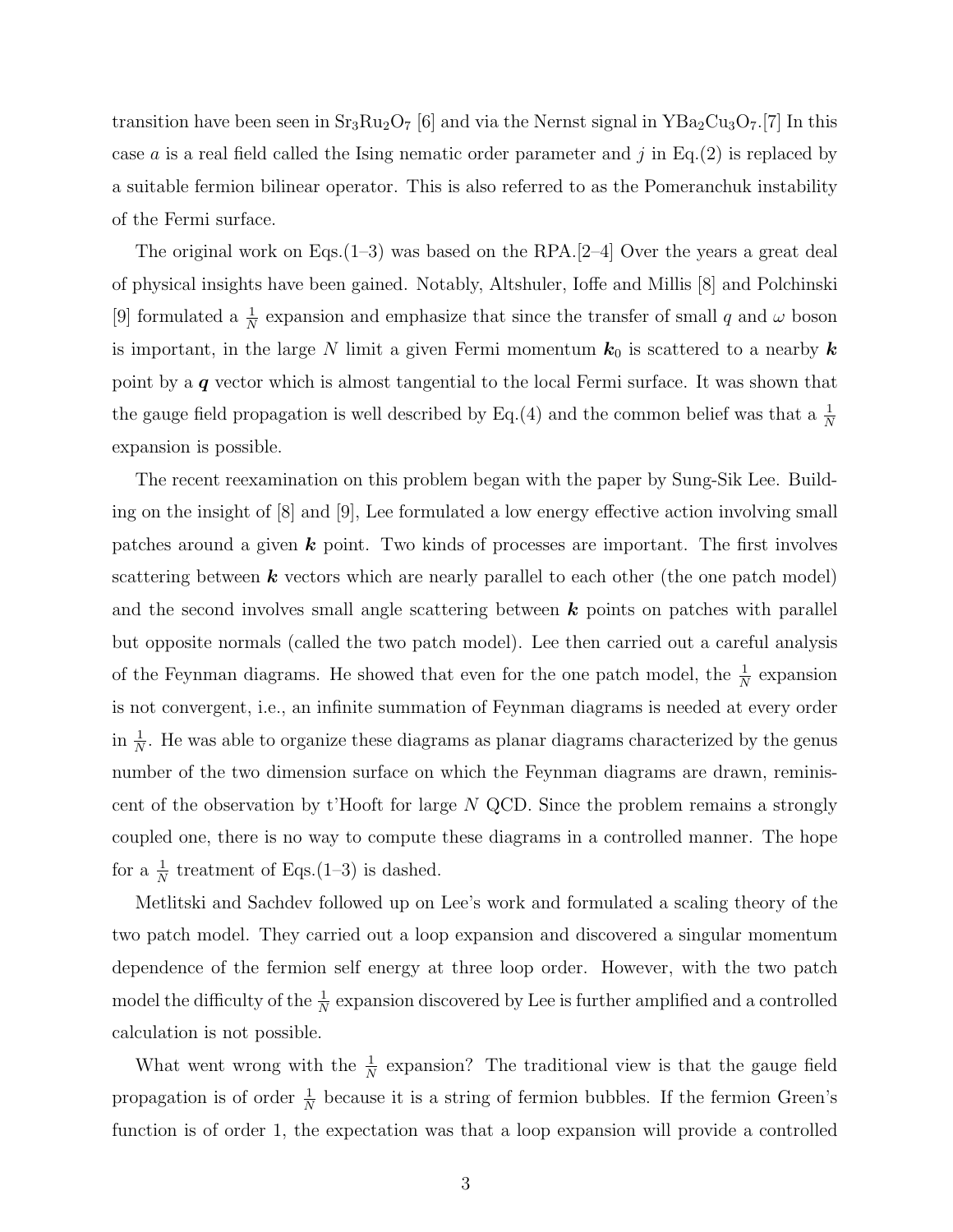$\frac{1}{N}$  expansion. What Sung-Sik Lee noted is that while the fermion self energy is of order  $\frac{1}{N}$ , there are higher order loop diagrams which are divergent and need to be regularized by the self energy itself. The fact that the self energy is of order  $\frac{1}{N}$  comes back to haunt us and leads to a large contribution of these diagrams, invalidating the naive expectation. While Lee's theory is highly elegant, it also created a deep sense of pessimism. It looks like we do not have a controlled example of a non-Fermi liquid theory in 2D after all.

Fortunately, this pessimism is short-lived and Mross et al. came to the rescue. They found that the difficulties pointed out by Sung-Sik Lee can be bypassed formally by introducing a double expansion. To be more precise, they introduced an extra parameter  $z<sub>b</sub>$  in the model by replacing Eq.(3) by

$$
S'_a = \sum_{\mathbf{k},\omega} \frac{|\mathbf{k}|^{z_{b-1}}}{e^2} |a(\mathbf{k},\omega)|^2.
$$
 (5)

The original problem corresponds to  $z_b = 3$ . The case  $z_b = 2$  arises in the composite fermion description of the half-filled Landau level in the presence of  $\frac{1}{r}$  Coulomb interaction. [10] It is known that the self energy  $\Sigma$  goes as  $\omega \ln |\omega|$  and it is natural to expand around  $z_b = 2$ . The double expansion they propose is  $N \to \infty$ ,  $\varepsilon = z_b - 2 \to 0$  such that  $\varepsilon N$  is finite. The reason this works is the following. The fermion self energy now takes the form

$$
\Sigma = -i\frac{1}{\lambda N} \text{sign}(\omega) |\omega|^{\frac{2}{z_b}} \tag{6}
$$

where

$$
\lambda = 4\pi \sin\left(\frac{2\pi}{z_b}\right) \gamma^{\frac{z_b - 2}{z_b}} \tag{7}
$$

with  $\gamma = \frac{1}{4\pi}$ . Note that  $\lambda N \propto \varepsilon N$  and goes to a constant in the limit chosen above. The self energy then provides a finite cutoff for the divergent diagrams Lee was concerned with, and a well defined loop expansion is restored. It should be noted that an  $\varepsilon$  expansion for any fixed N was formulated by Nayak and Wilczek earlier and computed to first order in  $\varepsilon$ .[11] Where they overlap the two methods agree, but the double expansion has the advantage that higher order loop expansion is more easily evaluated. Indeed, taking advantage of the hard work already done by Metlitski and Sachdev, Mross *et al.* evaluated the anomalous dimension for the fermion  $\eta_f$  to order  $\frac{1}{N^2}$ . The result turns out to be different for the nematic critical point and the gauge field problem. In the former case  $\eta_f$  has a positive correction of order  $\frac{1}{N^2}$  while in the latter case,  $\eta_f$  is negative and less dominant. Mross *et al.* also computed the  $2k_f$  response, confirming the enhancement predicted by Altshuler *et al.*[8] for the gauge field problem.